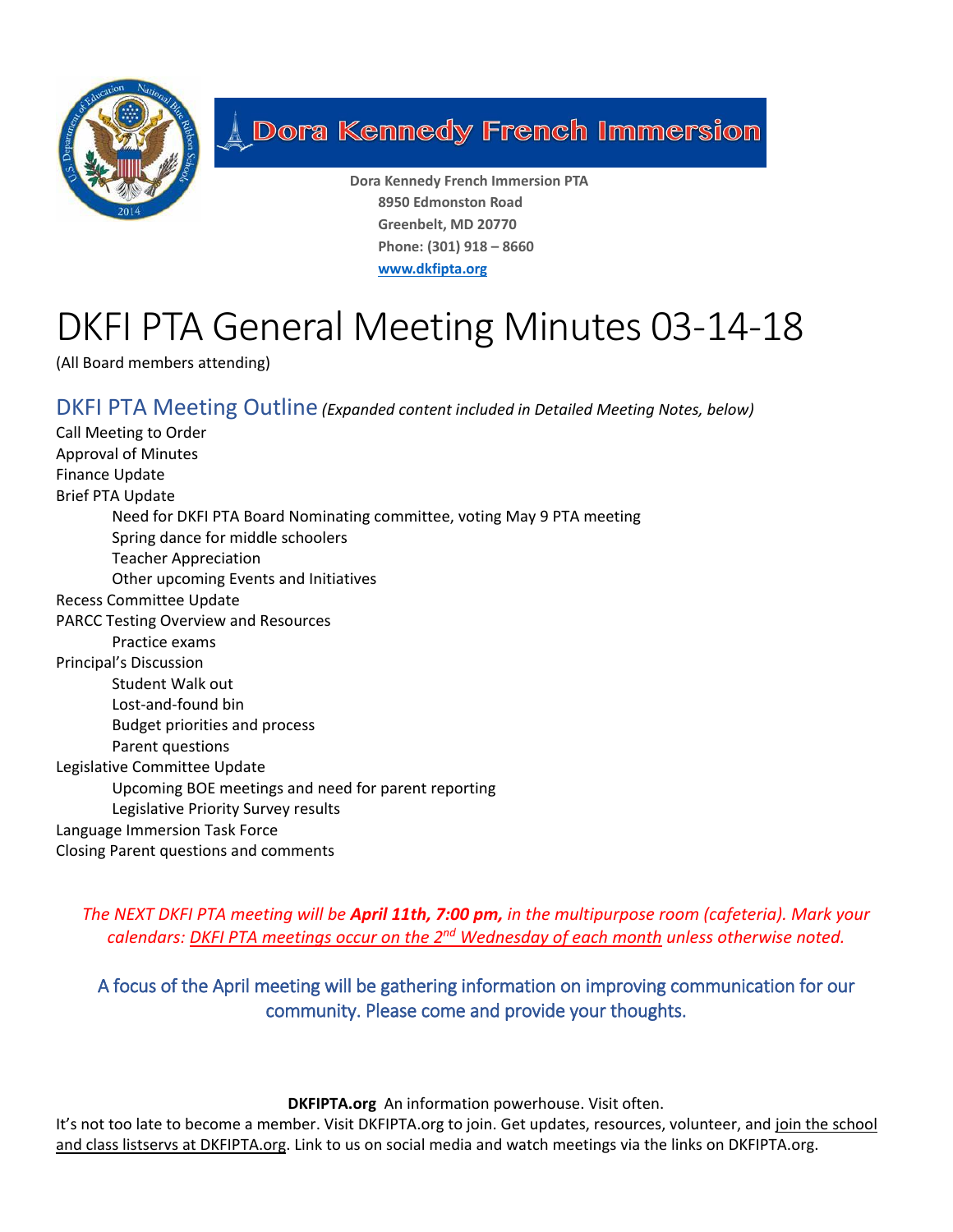From the DKFI PTA--Some important events*(this list is not all-inclusive; dates, events, and times are subject to change; events in blue are PTA sponsored, those in grey are past at the time of minutes distribution)*

| <b>Date</b>                                           | <b>Time</b>               | e are represented those in grey are past at the time<br>Event                                           | <b>Location</b>                                                                           | $\sigma$ , $\ldots$ , acco and $\ldots$ according<br><b>For more information</b>                                                                                                                    |
|-------------------------------------------------------|---------------------------|---------------------------------------------------------------------------------------------------------|-------------------------------------------------------------------------------------------|-----------------------------------------------------------------------------------------------------------------------------------------------------------------------------------------------------|
| Immediate                                             | ongoing                   | Teacher and staff<br>wishlist                                                                           | https://signup.com<br>/client/invitation2/<br>secure/2047994/fal<br>se#/invitation        | DKFIPTA.org                                                                                                                                                                                         |
| Immediate                                             | ongoing                   | <b>DKFI PTA</b><br>Committee signup                                                                     | https://signup.com<br>/client/invitation2/<br>secure/2047994/fal<br>se#/invitation        | http://www.dkfipta.org/committees.ht<br>ml                                                                                                                                                          |
| Immediate                                             | ongoing                   | <b>Euro Store staffing</b>                                                                              | <b>DKFI</b>                                                                               | DKFIPTA.org<br>To volunteer, go to<br>http://signup.com/go/SQNUcQJ                                                                                                                                  |
| March 26-<br>29                                       | school days,<br>Mon-Thurs | Spirit Week<br>Mon: Superhero<br>Tues: DKFI Day<br>Wed: Crazy<br>Hair/Neon Day<br>Thurs Jersey Day      | school                                                                                    | main office                                                                                                                                                                                         |
| March 26                                              | 6:00-7:30 pm              | Parent, Family, and<br>Community<br>Engagement<br>Committee<br>Meeting                                  | Sasscer<br>Administration<br><b>Building, 14201</b><br>School Lane, Upper<br>Marlboro, MD | Volunteer needed to attend, take notes,<br>report back<br>for meeting details. See<br>http://go.activecalendar.com/pgcps/eve<br>nt/parent-family-and-community-<br>engagement-committee-meeting-13/ |
| April 4                                               | 5:00-7:00 pm              | Capital<br>Improvement<br><b>Program Meeting</b>                                                        | Sasscer<br>Administration<br><b>Building, 14201</b><br>School Lane, Upper<br>Marlboro, MD | Volunteer needed to attend, take notes,<br>report back<br>for meeting information, see<br>http://go.activecalendar.com/pgcps/eve<br>nt/capital-improvement-program-<br>meeting/                     |
| April 13,<br>tentative                                | 7:00-9:00 pm              | <b>DKFI Family BINGO</b><br>night                                                                       | DKFI cafeteria                                                                            | Volunteers are needed to hold the<br>event; stay tuned for sign up                                                                                                                                  |
| April 22                                              |                           | <b>DKFI Rollerskating</b>                                                                               | Lanham Skate<br>Center, 9901<br>Lanham Severn<br>Road, Lanham, MD                         | Volunteers are needed to sell tickets,<br>and on site to sell and collect tickets;<br>stay tuned for sign up                                                                                        |
| May 6<br>(originally<br>scheduled<br>for March<br>25) |                           | Savers Fundraiser,<br><b>Spring Cleaning</b><br>item collection;<br>supports Teacher<br>Wish List items | DKFI main parking<br>lot                                                                  | stay tuned<br>Volunteers are needed to collect and<br>load items into the truck, Item<br>donations are requested                                                                                    |
| May, TBD                                              |                           | Middle School<br>dance                                                                                  | <b>DKFI</b>                                                                               | stay tuned<br>Volunteers are needed to organize and<br>run the event                                                                                                                                |

**DKFIPTA.org** An information powerhouse. Visit often.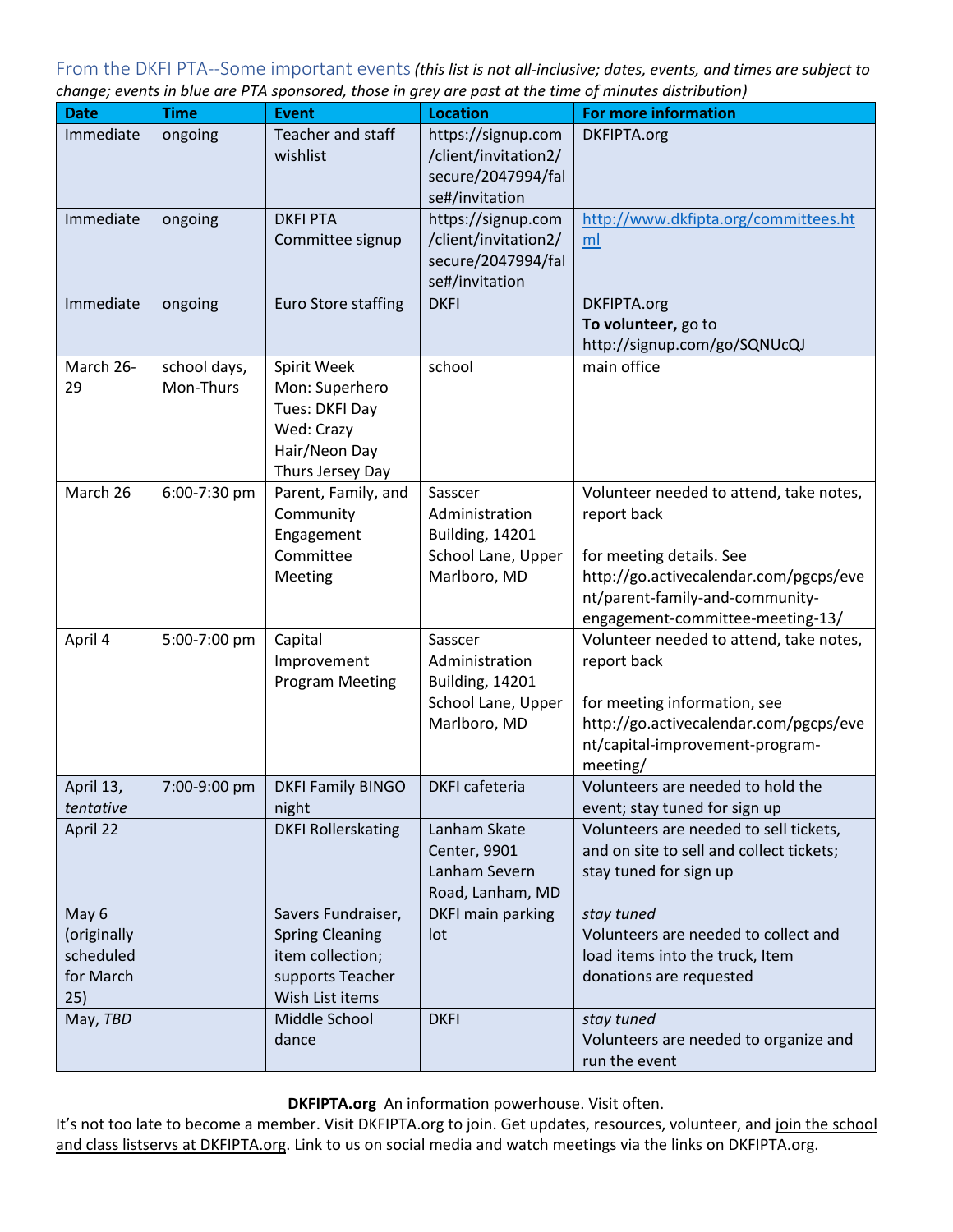| May, TBD   | <b>Teacher</b><br>appreciation | <b>DKFI</b> | stay tuned<br>Volunteers are needed to organize and |
|------------|--------------------------------|-------------|-----------------------------------------------------|
|            | activities                     |             | implement activities and luncheon                   |
| <b>TBD</b> | Silver Diner                   |             | stay tuned. More information to come as             |
|            | <b>Restaurant Night</b>        |             | it is available                                     |

# Detailed Meeting Notes

## Call to Order

7:07 pm

## Approval of Minutes

Geraldine Hall (Secretary) reviewed the February general meeting minutes. Body approved minutes.

## Finance Update

Anton Viegas (Treasurer) reviewed the February treasurer's report, including income and expenditures. Motion to approve finance report passed.

### Brief PTA Update: Halima Jenkins (President)

Need nomination committee (3 persons) for the upcoming DKFI PTA Board elections. Voting will occur at May 9 PTA meeting. If not all posts filled at that time then, additional election will be held at the June meeting to fill all spots. Note that those on the nominating committee may not run for office in this cycle. Email us at Dkfipta.org if you would like to run or be on the committee. The PTA must have a functioning board to continue.

Spring dance for Middle school in May. PTA will secure facility form, dj, and security. Others are needed to plan and staff the dance. More details to come on to the listservs.

Teacher appreciation is in May. Generally parents provide a nice luncheon, including a mix of catered and donated items from families. Cards, small words of kindness also need coordination and volunteers. Help is needed to organize and fulfill. Info will be disseminated in April or May

March 25 (**Now Rescheduled May 6 due to bad weather**), our Savers Fundraiser at the school. To get a start on your spring cleaning and support the school, your gently worn clothing and household items will be accepted and donated to Value Village. We load it up in a truck in the school parking lot and Value Village accepts the items and pays the school for donations by weight

DKFI Rollerskating will be on Sunday, April 22, at the Lanham Skate Center, 9901 Lanham Severn Road, Lanham, MD. See on listservs for more details. Anyone with a ticket may come; the event is not limited to DKFI students. Ticket holders may also stay later for the open skate.

The Talent show was a great success. Thanks to Mr. Cunningham and Mr. Held for their contributions as well as the parents, grandparents, and teens who helped. For the show, we sold approximately 400 tickets (about 2x last year).

## Recess Committee update: Anna

#### **DKFIPTA.org** An information powerhouse. Visit often.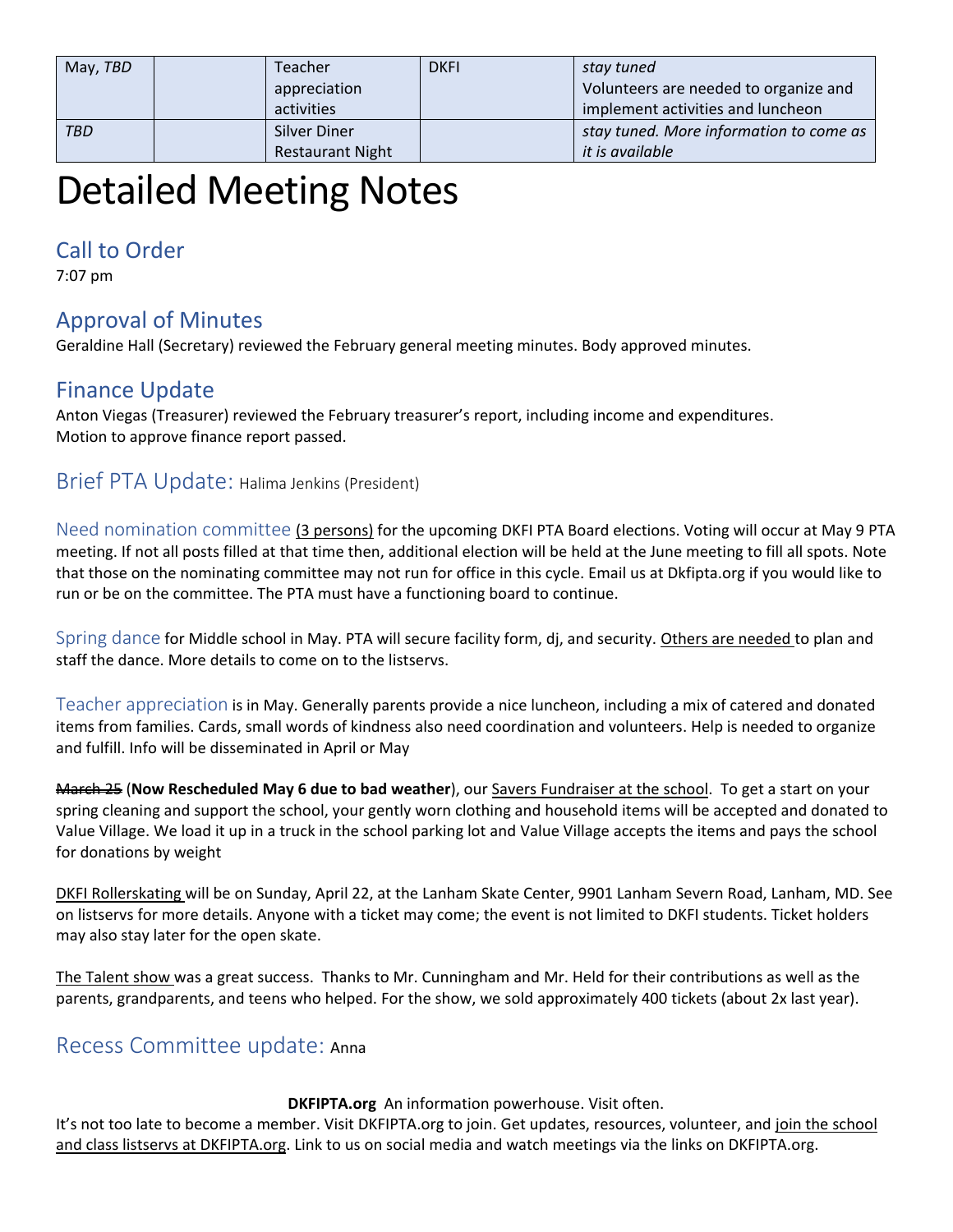The committee met to discuss concerns and suggestions and devise short- and long-term goals. Will meet with principal to discuss. The committee is accepting more members. Field Day suggestions are welcome. Plans to come. Ms. Fisher (gym teacher) would like to begin planning soon.

## PARCC Testing Overview and Resources: M. Djeutcha

M. Djeutcha discussed PARCC testing and PARCC testing resources for students and parents, as well as the need for students to practice PARCC testing at home.

Practice tests are available on line to support students and parents

**Testing April 16-May 25**. Finalized schedule to come. **PARC is for grade 3-HS only**

Analytical skills, as well as hands-on practice, are needed for testing success. Tests critical thinking skills. Explain to the child that the tests will be initially hard, but gets easier.

Practice exams are available:

- 1. Log in http://parcc.pearson.com/
- 2. 2. On the top, click on Test Preparations, and then scroll down to Practice Tests
- 3. 3. Click on green rectangles to view ELA/Literacy or Math Practice Test
- 4. 4. On the left side, click on your grade level, then on Computer-Based Practice Test Unit 1
- 5. 5. Write your name then click on Start Test Now, then on Start Section
- 6. 6. Good luck with your Unit 1
- 7. 7. To work on Unit 2 and Unit 3, repeat the above steps

#### Tell students to **MAKE SURE YOU READ ALL THE DIRECTIONS first**

The children need to practice using the technology. At-home practice is very helpful. In school, the students are using Chrome books and also computers in the computer lab.

Q: touch pad or mouse?

A: practice at home. If your child has special testing needs (like left-handed), tell the teachers in advance

At each child's Clever account, there are typing tutorials for free

Go to: Clever.pgcps.org

Enter student's user name and password

Testing April 16-May 25. Finalized schedule to come. PARC is for grade 3-HS only

Additional resources are available:

- PARCC offers information about the assessments including fact sheets, a glossary and sample test questions. – <http://parcconline.org/for-parents>
- (State or district) Resources
	- (Add state resources here)

#### **DKFIPTA.org** An information powerhouse. Visit often.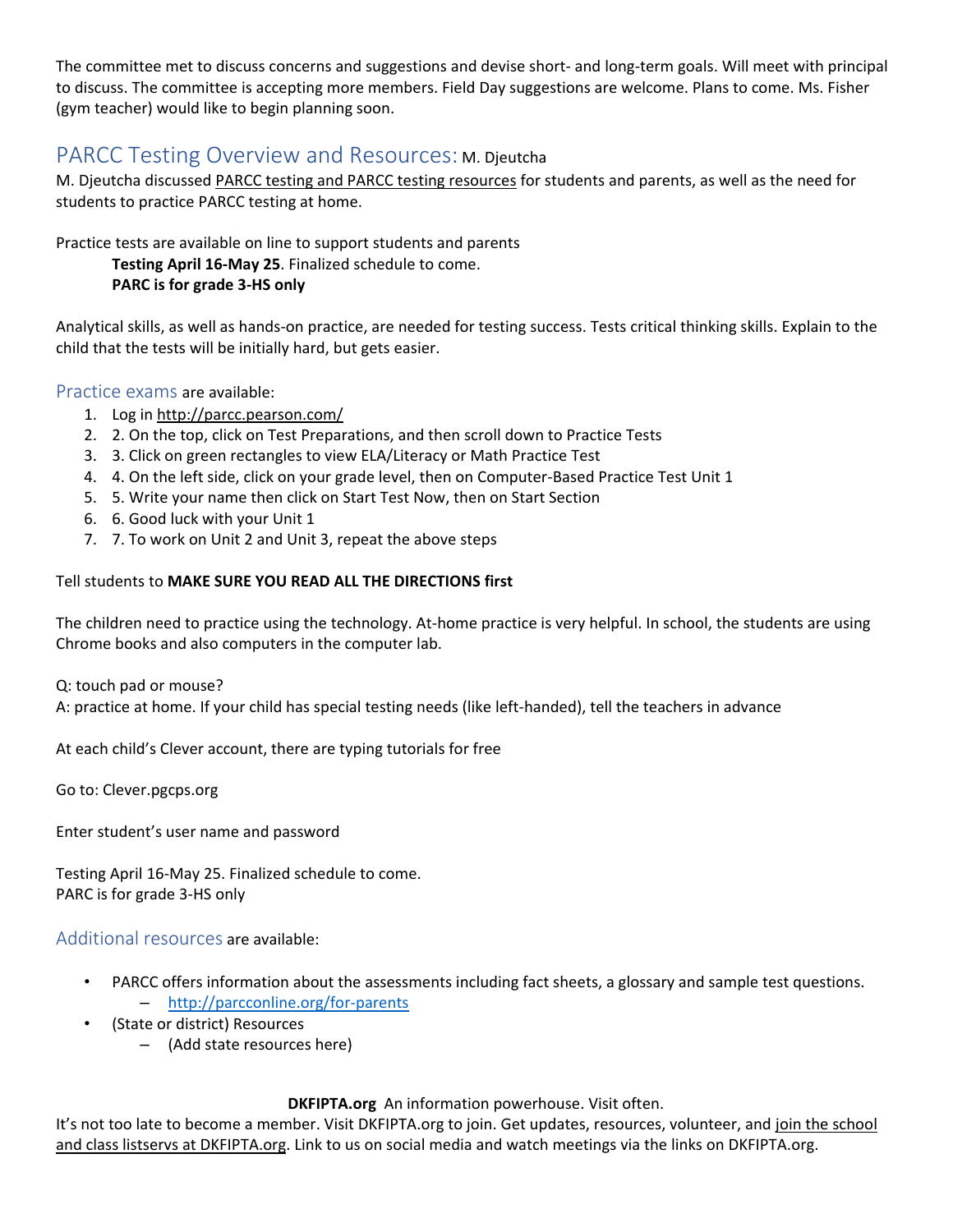- National Parent Teacher Association offers grade-by-grade parent guides for student success. Available in English and Spanish.
	- [www.pta.org/parents/content.cfm?ItemNumber=2583](http://www.pta.org/parents/content.cfm?ItemNumber=2583)
- Great Schools offers Milestones, a free online collection of videos aimed at helping parents understand gradelevel expectations in grades K-5.
	- <http://www.greatschools.org/gk/milestones/>
- America Achieves Raise the Bar offers free parent resources to help children succeed in school. Must sign up.
	- <http://raisethebarparents.org/raise-the-bar-for-your-child>

## Principal discussion: M. Awono

The Student Walk out on March 14 was not sponsored by school; however, the County was supportive of students' rights to express themselves. Only middle schoolers and a few  $4<sup>th</sup>$  graders participated. Not younger children.

Parents, please ask your child to check the lost-and-found bin for lost items.

M. Awono discussed the upcoming budget, including student-based budgeting, shared how money for the children is being used, and solicited feedback.

Most of budget is for salaries and employee benefits (state and in school), 63% of requested budget County proves framework (strategic plan) for initiatives and resources, including Academic Excellence, high performing workforce, safe and supportive environment

Expenses: spending is reported based on 15 spending categories defined by state of MD Requested budget is +3.7% over last year

Student-based budgeting (means money is for each student, so smaller enrollment means less money) Budget process restructuring a few years ago—so changed from staff-based model to per-pupil model With this structure, the school determines staff and teacher numbers, to a certain extent (must be transparent and responsible, of course)

704 is projected enrollment (up from current 650)

Base funding + grade weights, ELL weights, performance weights (reading below grade level, academic student support needs)

Funding for students with IEPs and % for 504 students (special education students) funding comes from federal government

DKFI spending priorities:

School-based resources (Current and desired changes)

M. Awono met with the school leadership committee today Q: What is most important for you and your child? Examples:

- Support for struggling students
- Gifted students
- Enrichment opportunities (field trips, guest speakers, guest artists, math visitors, extended learningetc, clubs)

#### **DKFIPTA.org** An information powerhouse. Visit often.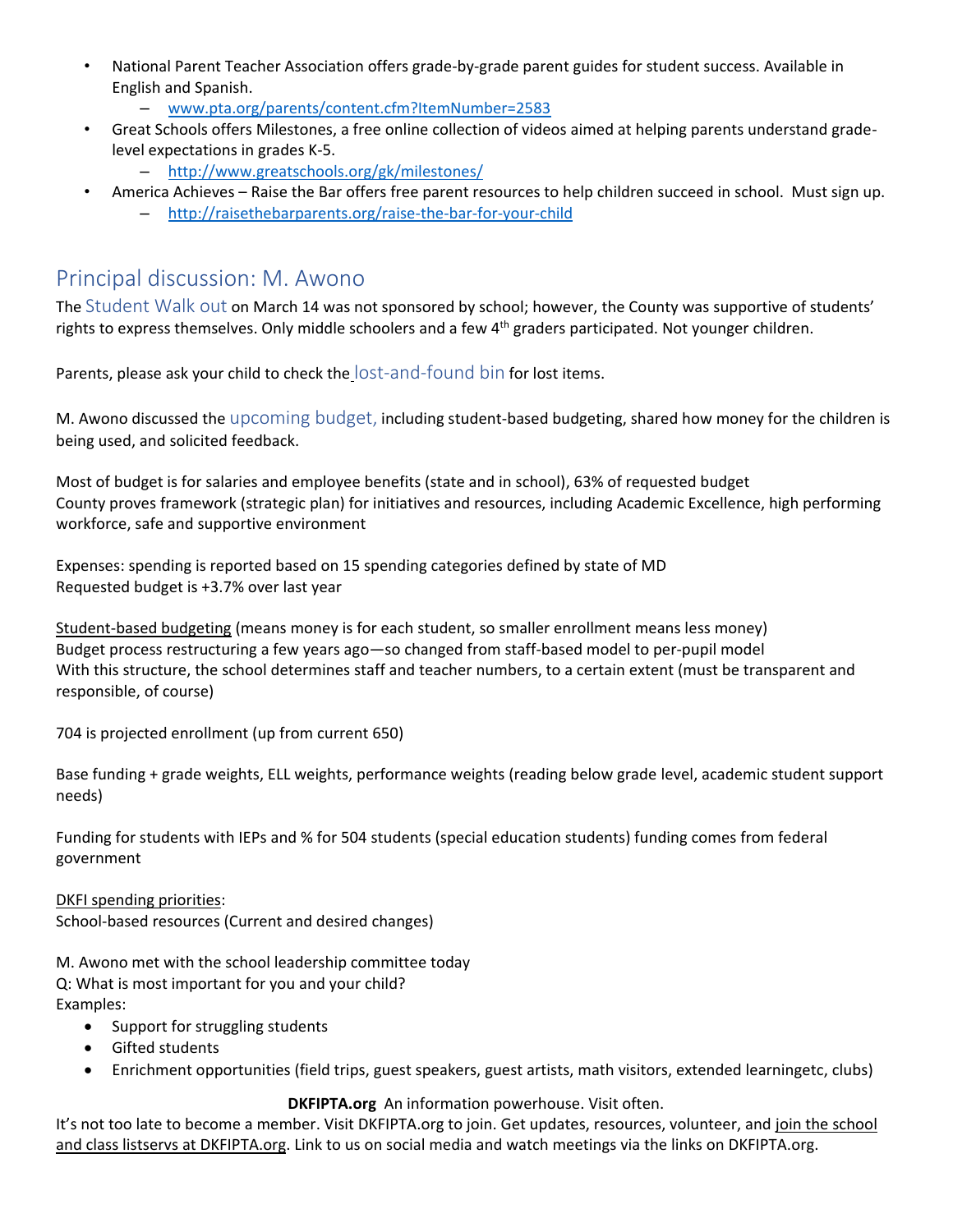- Classroom materials/supplies
- Professional development for teachers and staff
- Other

M. Awono questioned the members what their priorities are (we will also send out survey to families)

A big focus is how to support struggling students.

Parent question: last year, were their paraprofessional aids for kindergarten classes? A: Yes, but we could not maintain the funding. The needs overall of the school are increasing, and also, of course, spending. Previously, the school had no asst. principal position. It needs one. That has an implication on funding for other staffing. We currently have a reading specialist from France. That person will return to France next year.

We have a grant to receive an intern from France (graduate student). That person needs a host family. If anyone knows of a possible host family, please contact the school.

Currently enrollment is 650; next year 704 is projected.

For funding consideration: there are 2 types of positions (locked, which are funded by the central office, like principal, X type Y teachers, etc.); then there is other type, for teachers and staff (immersion office funded 7.5 staff positions)

Q: does state and county treat us as 1 or 2 schools (since we combine elementary and middle schools)? A: we are treated/funded as 1 school

#### Q: What professional development is needed?

A: PG County does provide many opportunities for development. This is great; however, there are times when many teachers are absent for enrichment (and we thus need substitute teachers). Consequently, we will not spend much on professional development in the coming year.

Arts integration needs are funded by the county.

Q: is there a requirement for a security officer in an elementary school? A: yes. If not a full-time person, they share with other schools.

> The school has been granted 2 security officer positions. Officer Collins is now starting. We might have an additional officer.

Q: are they armed?

A: no (as of now, PG County has not armed school security officers) Parent comment: we need to discuss school security, eg, use of metal detectors (considering number of doors in school and that the criminals are more heavily armed than the police and security officers)

A: If you see a door propped open, or you enter without being asked for ID, please notify administration.

Security officers are locked funding, so their funding does not take away from funding other positions.

Security officer checks doors, walks around to ensure everyone is safe, and is present so that students know she's here and approachable if they have concerns.

We intend to keep our high-quality school

#### **DKFIPTA.org** An information powerhouse. Visit often.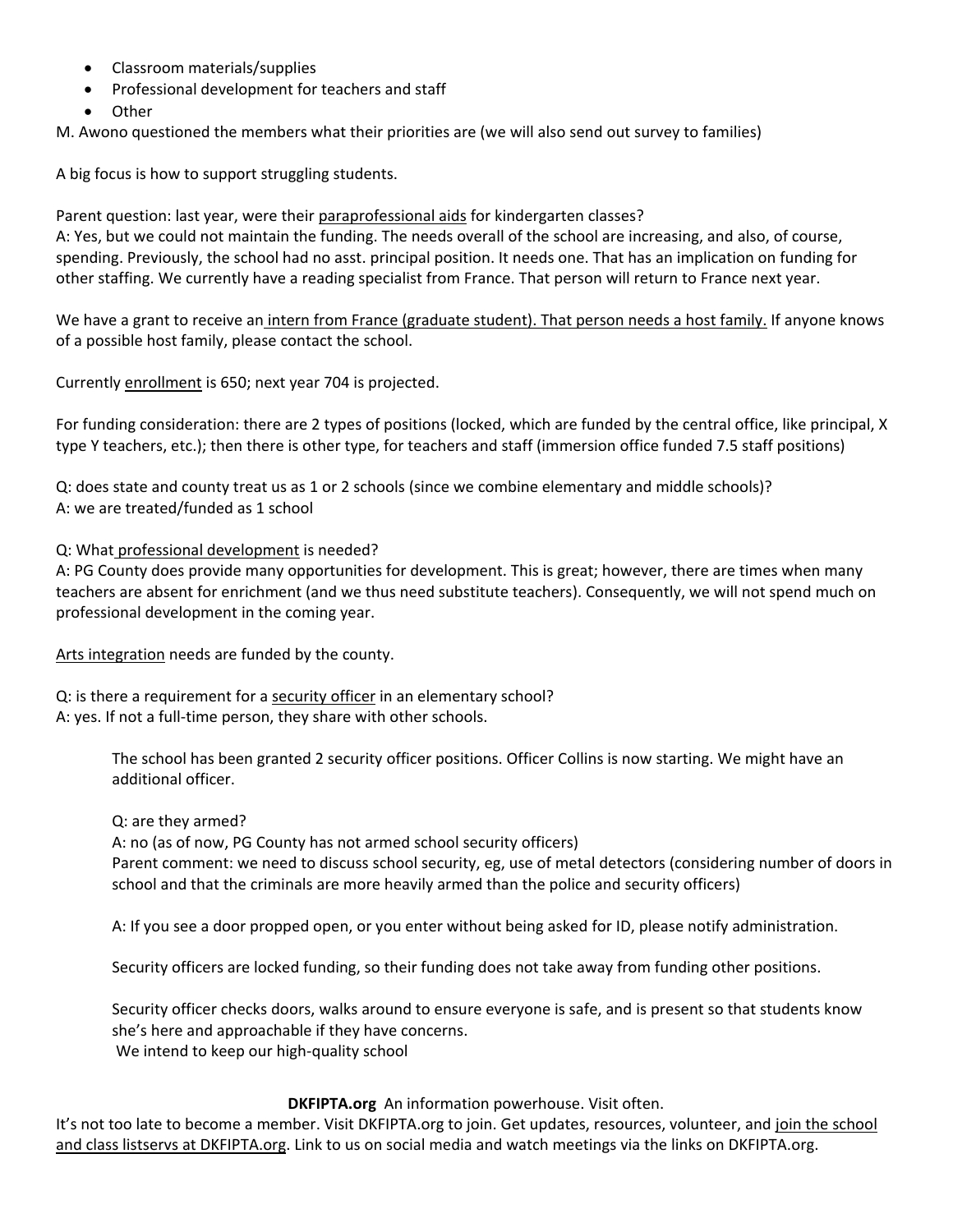Q: do school officers have direct communication with county police? A; yes, and police regularly stop by

Q: what are some resources could or are being provided to gifted students? In classroom and beyond A: we know we have TAG students (GMH spell that out). Providing Junior Great Books and other items. This discussion is worthy of more discussion, but not the current focus (this is my words---gmh)

A; all teachers teaching TAG students have TAG training TAG students are spread throughout the classes

Parent suggested that recruiting, training, maintaining teachers is important and that enrichment here might be different considering that our teachers face different problems

Parent questioned support for teachers in implementing best practices in the classroom (Mme Boukabara helps with this)

Q: having new toys for the children (learning toys)? For example, for indoor recess

Q: Sophia Mensah asks for paraprofessionals, 1 for each class

Paraprofessionals were supplied by county for each kindergarten class; then funding for those posts was removed

A: M. Awono would love to have more adults in the building to take care of the students. Realistically, we cannot even have 1 para per grade level. We currently have 1 para for the school

Parent comment: Need some student-based learning, like play to learn French. Perhaps that ties into professional development, or toys.

A: All kindergarten students are learning French for the first time, and reading for first time. As the year goes on, they will generally improve

Fair point on development for the teachers, so that teachers learn about student-based learning, like games

Q: What about student teachers? Are university students available? A: we are not lucky enough to get student teachers in French. We have had some in counseling. We welcome student teachers. Conversations with UMD, but nothing has yet materialized.

Parent suggests that the need for paraprofessionals is high and should be supported And also spending money on teacher development on student-based learning

A: M Awono will ask for paraprofessionals. From our own funds, currently, we do not have funding

Q: Parent asks what the process is for when decisions are made by school A: submit to central office, toward end of April, we will get answers on how funding is distributed; plan to discuss with parents the funding before school year is up.

#### **DKFIPTA.org** An information powerhouse. Visit often.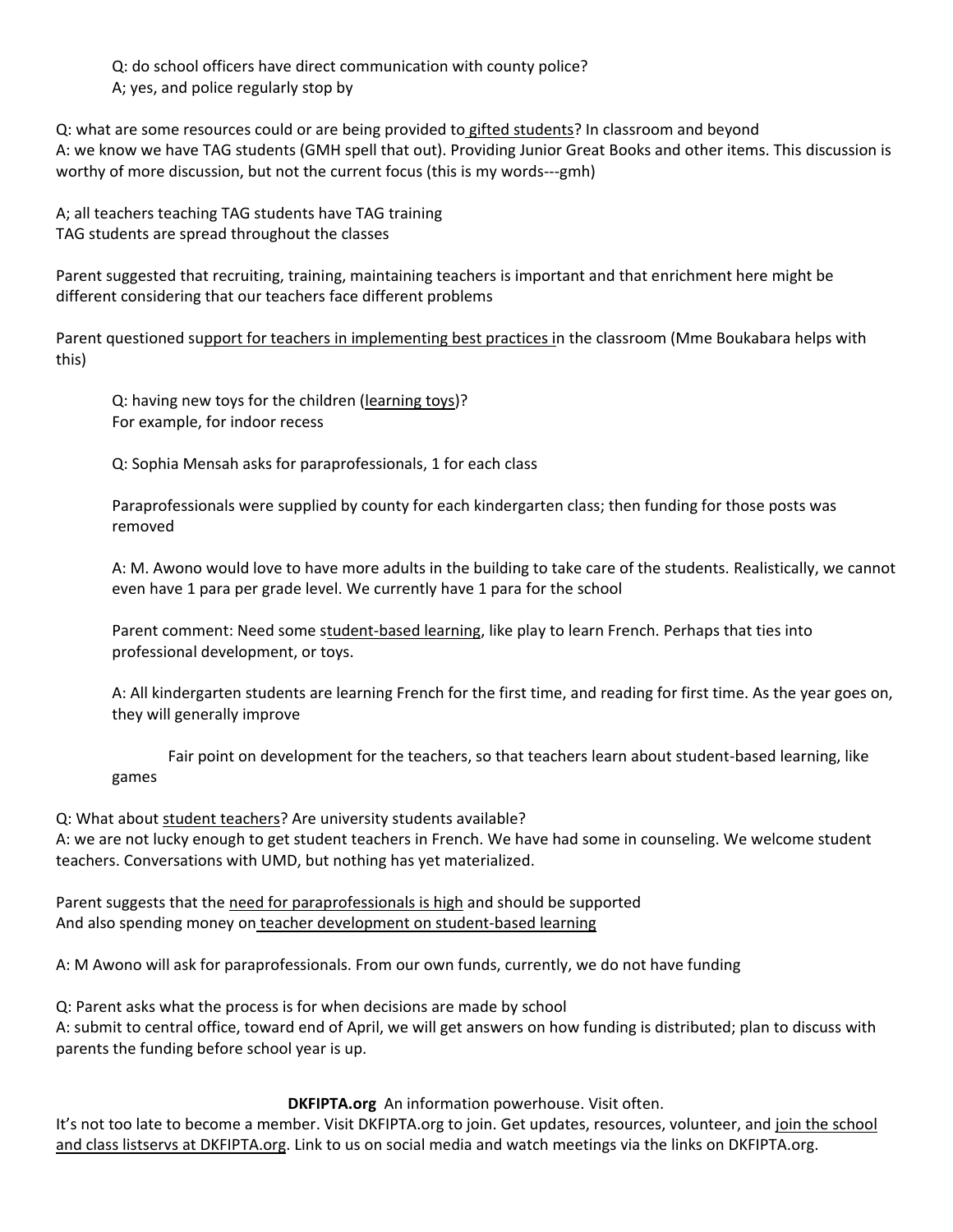Process for class assignments are made in May, and they hope to pass out assignments before school year ends. Not definitive.

### Legislative committee update: Laura Rammelsberg

- Committee will post legislative priority survey results on the PTA web site so you all can see results
- Notes for last 2 school board meetings were taken, and will be posted as they are completed
- Meetings needing parent coverage:
	- o Board of Education meeting 7:05 needs coverage to take notes and report back *(see Important Events calendar at top of notes)*
	- o Parent engagement committee on April 4 needs coverage to take notes and report back *(see Important Events calendar at top of notes)*
	- $\circ$  April 4, Capital Improvement meeting needs volunteers to take notes and report back (deals with physical structures of schools) 5:00 pm *(see Important Events calendar at top of notes)*
- May County Council budget meetings are really important since they determine what they ask for at stat e level. Parents need to attend to voice their priorities. Even holding up a sign to support school budget is helpful

Legislative Priority Survey overview ( $1<sup>st</sup>$  of its kind from PTA) 52 families responded (of 170+ requested). Will help us prioritize. Summary will include survey and comment results.

Subjects included recruiting, training, maintaining

Adequate teaching staff

Availability of specials (art, pe, music, tech)

Results will also be shared with school administration. Some issues can be addressed by PTA or committee, not just for the administration directly.

Possibly the committee will have a listening and brainstorm session to gather more input. If you really feel strongly about an issue, this is a good time and place to bring those issues forward

In regard to the issue of paraprofessionals, for example, the committee members suggest that we advocate for all K classes county wide, not just in our school. Contact School board member, county council members on these issues

## Language Immersion Task Force (Halima Jenkins)

Last meeting focused on expanding Mandarin and Spanish programs to higher grades (i.e., beyond elementary school) And structure and process for that.

Currently, the county spends about \$400 per student for transportation for each child at a local school; for specialty school child, approx \$2400/student. This cost is a consideration when discussing expanding and maintaining the specialty schools

Q: What % of immersion students who continue on to Central HS? A: Unsure. Approximately 20 students from the county

Q: Does DKFI have stats on where our 8<sup>th</sup> graders go for high school? A: PTA does not have official stats on that.

Q: Perhaps parents can assist with orientation to help new parents get oriented and thus retain the students to pass on the real story of what the school is like.

A: We do have orientation and open houses.

**DKFIPTA.org** An information powerhouse. Visit often.